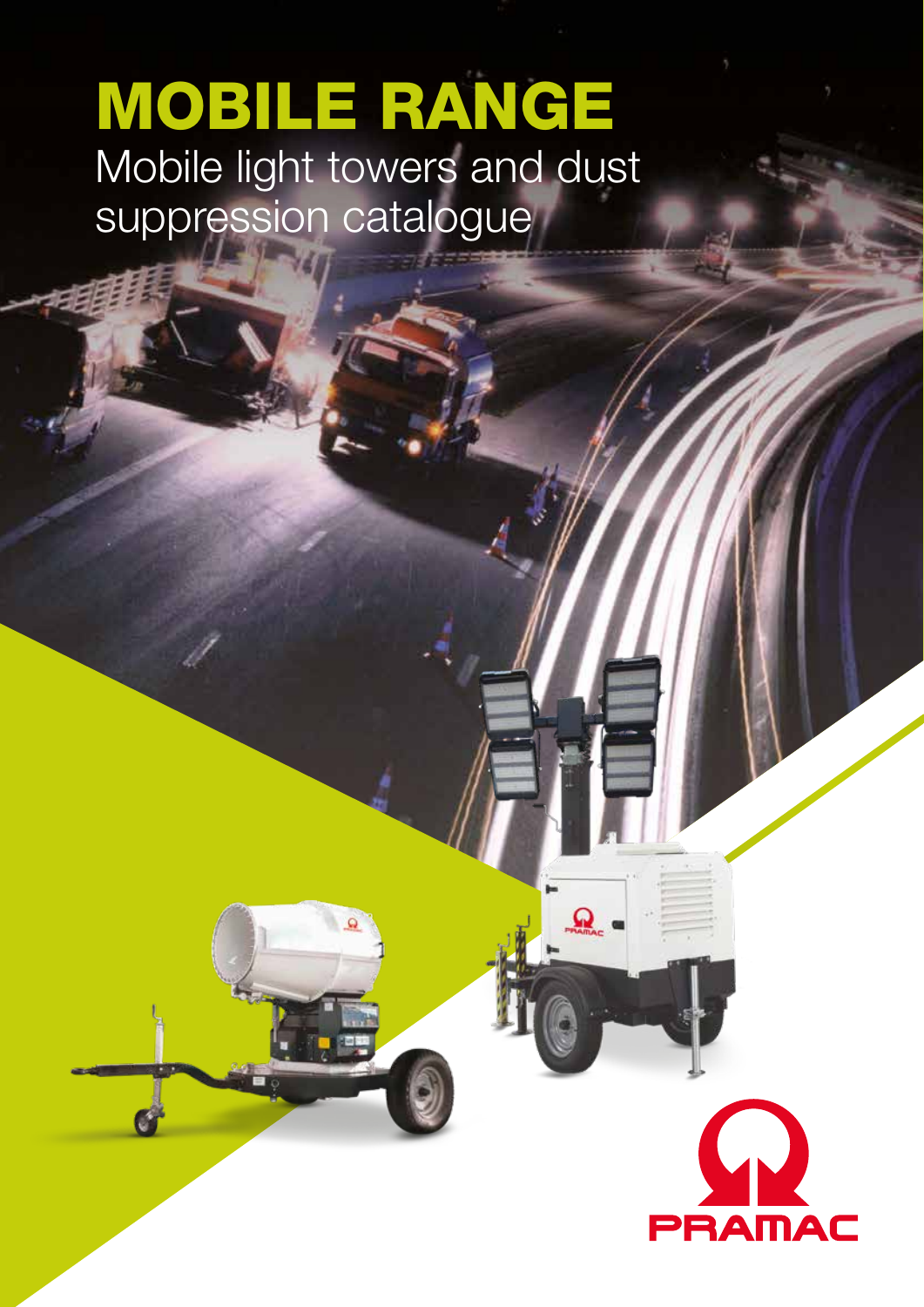## PRAMAC WHO WE ARE

Established in 1966, PRAMAC, from its headquarters in Siena (Italy), produces and sells power generation systems and material handling equipment primarily under the Pramac and Lifter by Pramac brands. In the power generation field, PRAMAC offers solutions for every kind of power supply demand: from light towers to dust suppression units, from portable to industrial power supply, both for stand by and prime power applications, with many solutions for battery energy storage; thanks to a fully integrated Made in Italy production, the company has also been developing and selling a complete range of material handling equipment.

**Applematical Communication** 

With subsidiaries and manufacturing plants situated in Europe, Asia and South America, PRAMAC is present in more than 150 different countries and provides support for application assistance, on-site troubleshooting, maintenance and aftermarket services. In 2016 PRAMAC become part of the Generac group forming the world's third largest generator and light tower producer.

## BUSINESS AREAS

#### POWER

#### Portable, residential and special products:

- Portable generators and power tools for professional use •
- Portable generators and power tools for occasional use •
- Gas standby generators •

#### Commercial and industrial products:

- Commercial and industrial generators (Diesel/Gas)
- Generators for telecom application
- Special solutions

#### Rental solutions:

- Generators and other products for mobile application
- Battery energy storage solutions
- Light towers

#### MATERIAL HANDLING EQUIPMENT

- Complete range of warehouse material handling equipment
- For the lightest duties to the most intense applications •
- Pallet trucks, pallet stackers, lifting devices, customized solutions

## SERVICE, PARTS & TRAINING

The dedicated and specialist Pramac team is completely devoted to its global customers and delivering first rate technical expertise and knowledge. The group offers a full range of spare parts and components with over 6.000 parts listed, enabling the team to turnaround and process orders quickly, so all customers get the parts when needed. The committed Aftersales Team is always on hand to answer any technical questions and advise customers on the best product performance.

With more than 700 global service points, customers are assured that no matter where they are in the world, they have direct access from the people who made the product, providing technical and up to date advice.

The dedicated parts website allows customers to place parts orders and features several resources including access to user manuals, technical documentation, Service & Parts catalogues and maintenance programs. Visit Service & Parts today at www.pramacparts.com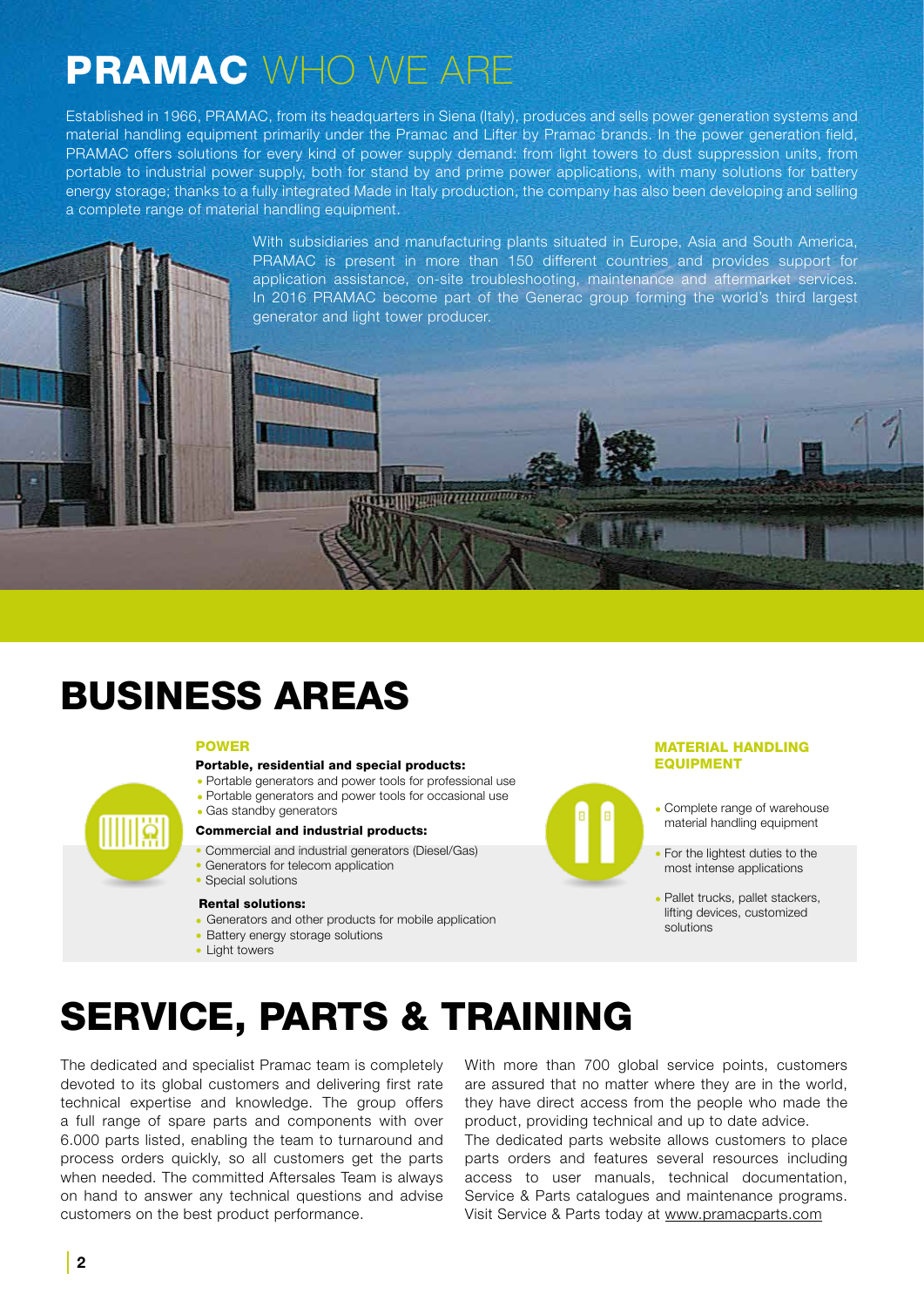

# LIGHT **TOWERS**

A complete range for every need, designed by global specialists in light towers





### PRODUCTION

We are a customer oriented company. Our Light Tower line has been developed from feedback, ideas, and suggestions of our loyal customer base. Our wide range of products are the result of close working partnerships developed throughout the world with customers and suppliers, which enable us to manufacture products suited to a wide range of applications and geographies. The continued success of our products is the result of our ability to balance the best technical performance with unquestioned reliability. Professional and innovative engineering, disciplined component selection and industry leading quality control processes help the company maintain its presence as an international market leader. It is not surprising that our light towers have become the reference point for customers looking for a complete, reliable solution.



### INNOVATION

Significant investments into research and development continue to produce highly innovative products, with a feature set that cannot be matched by any competitor in the industry. From this commitment, we have been able to create the market for light towers in many instances.



### SUSTAINABILITY

During product design and production, we aim to create products with extremely low fuel consumption and low carbon emissions. Our machines are designed to be easily transported, optimizing space and logistics which minimizes overall transportation and fuel costs. We have also developed a darkness sensor that automatically turns the machine on and off. The widespread use of LED lamps and small engines is also a great example of sustainable endeavors available to the market.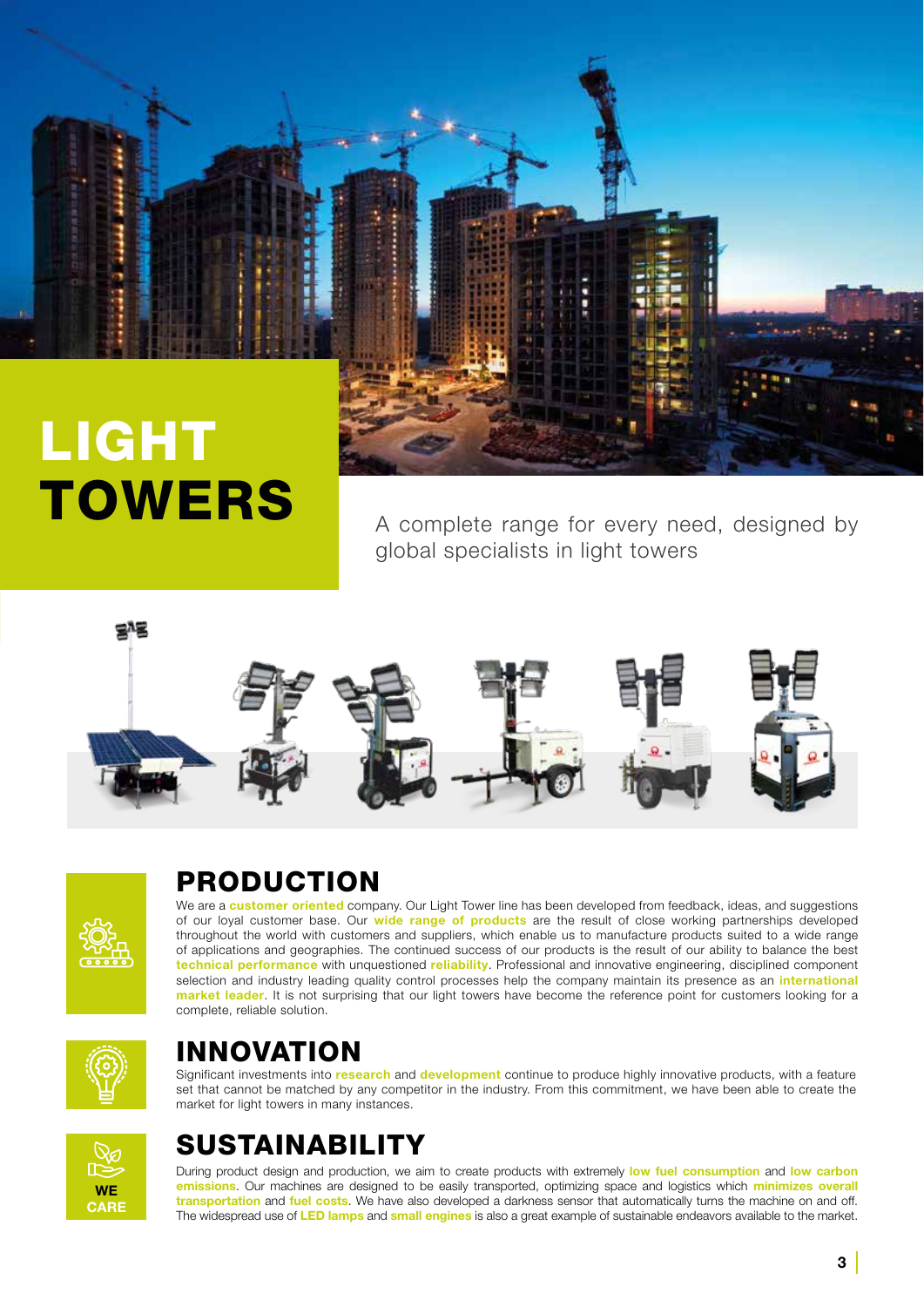

3 J

The ultimate in ecology, in compact dimensions and easily transportable. The new LPV light tower, powered by three solar panels, guarantees great brightness performance and battery life. An easy control panel and the possibility of connecting to an external power source for recharging even in the absence of sunshine, make this light tower a product of simple use and great flexibility.





|                                    |                         | LPV-A              | LPV-B              |
|------------------------------------|-------------------------|--------------------|--------------------|
| Minimum dimensions (mm)            | Lenght x Width x Height | 2983 x 1386 x 2474 | 2983 x 1386 x 2474 |
| <b>Maximum dimensions (mm)</b>     | Lenght x Width x Height | 3514 x 3059 x 6500 | 3514 x 3059 x 6500 |
| Dry weight (kg)                    |                         | 1000               | 1000               |
| <b>Lifting system</b>              | M:Manual / H:Hydraulic  | M                  | M                  |
| Mast rotation (°)                  |                         | 340                | 340                |
| Lamps type                         |                         | 4x65W LED          | 4x100W LED         |
| Total lumen (Lm)                   |                         | 29000              | 60000              |
| Illuminated area (m <sup>2</sup> ) |                         | 1500               | 2100               |
| <b>AGM batteries (Ah)</b>          |                         | 8 x 230            | 8 x 230            |
| Avg. sound pressure                | dB(A) @ 7m              | $\mathbf{O}$       | $\circ$            |
| Wind speed resistance (km/h)       |                         | 80                 | 80                 |
| Total running time (h)             |                         | 16                 | 10                 |
| <b>Quantity per container</b>      |                         | 8                  | 8                  |
| <b>Optional accessories</b>        |                         | Road Trailer       | Road Trailer       |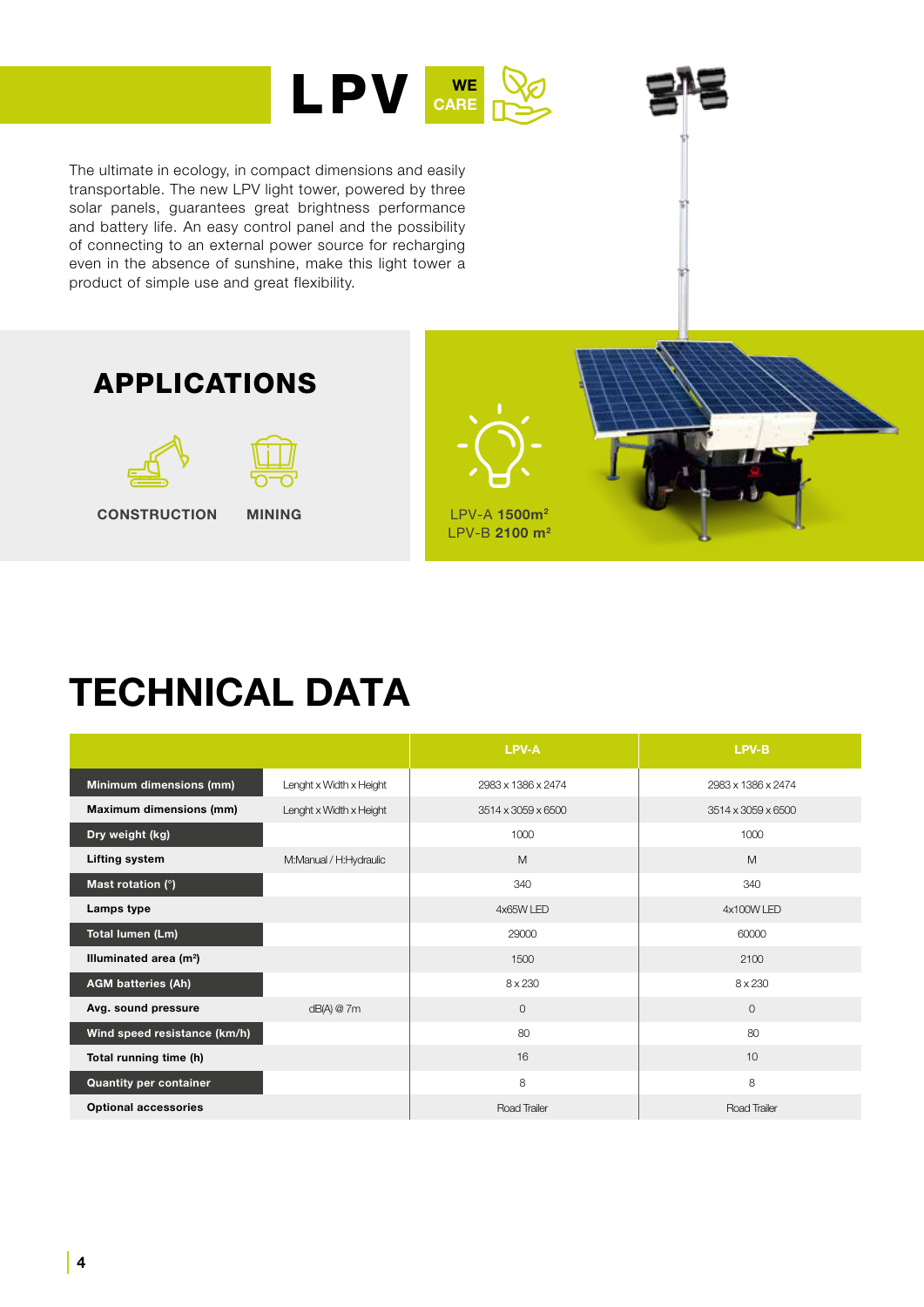

One of the most innovative and revolutionary models in our range! This mobile light tower can be powered by an external power source like a power generator, the mains or another light tower with built-in generator. Up to three units can also be connected in series, obtaining different points of lights from only one power source.



### APPLICATIONS



**CONSTRUCTION** 

2800m2 INDUSTRIAL



|                               |                         | <b>CLT-Q4 - LED</b>   |
|-------------------------------|-------------------------|-----------------------|
| Minimum dimensions (mm)       | Lenght x Width x Height | 1230 x 780 x 2180     |
| Maximum dimensions (mm)       | Lenght x Width x Height | 1870 x 1460 x 6700    |
| Dry weight (kg)               |                         | 250                   |
| <b>Lifting system</b>         | M:Manual / H:Hydraulic  | M                     |
| Mast rotation (°)             |                         | 340                   |
| Lamps type                    |                         | 4x240W LED            |
| Total lumen (Lm)              |                         | 139200                |
| Illuminated area $(m2)$       |                         | 2800                  |
| Inlet plug                    | A/V/Hz                  | 16/220/50 - 16/240/60 |
| <b>Outlet Socket</b>          | A/V/Hz                  | 16/220/50 - 16/240/60 |
| Wind speed resistance (km/h)  |                         | 80                    |
| <b>Quantity per container</b> |                         | 33                    |
| <b>Optional accessories</b>   |                         | Darkness sensor       |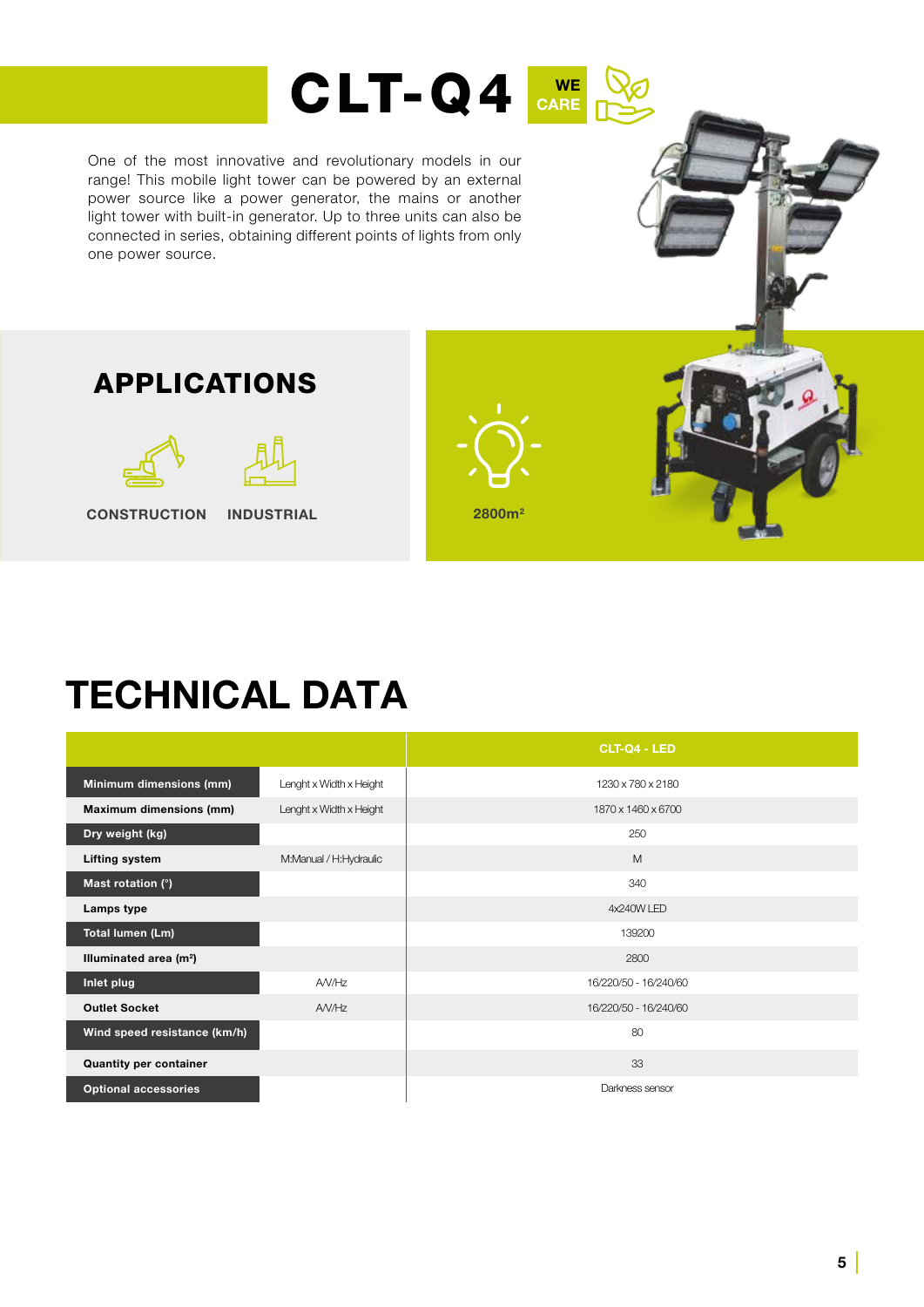# MLT<sub>2</sub>

One of the smallest mobile light towers in the range, the MLT2 is equipped with 4x240W high efficiency LED floodlights and a built-in generating set available in different versions. This model is equipped with hand trolley for easy transportation.







CONSTRUCTION INDUSTRIAL RENTAL 1999 2500m<sup>2</sup>

## TECHNICAL DATA

|                                    |                         | <b>MLT2P</b>       | <b>MLT2Y</b>        | <b>MLT2 PX</b>     | <b>MLT2 Empty</b>  |
|------------------------------------|-------------------------|--------------------|---------------------|--------------------|--------------------|
| Minimum dimensions (mm)            | Lenght x Width x Height | 1250 x 1060 x 1890 | 1250 x 1060 x 1890  | 1250 x 1060 x 1890 | 1250 x 1060 x 1890 |
| Maximum dimensions (mm)            | Lenght x Width x Height | 1460 x 1400 x 5200 | 1460 x 1400 x 5200  | 1460 x 1400 x 5200 | 1460 x 1400 x 5200 |
| Dry weight (kg)                    |                         | 265                | 315                 | 295                | 216                |
| <b>Lifting system</b>              | M:Manual / H:Hydraulic  | M                  | M                   | M                  | M                  |
| Mast rotation (°)                  |                         | $\circ$            | $\mathsf{O}\xspace$ | 0                  | $\Omega$           |
| Lamps type                         |                         | 4x240W LED         | 4x240W LED          | 4x240W LED         | 4x240W LED         |
| Total lumen (Lm)                   |                         | 139200             | 139200              | 139200             | 139200             |
| Illuminated area (m <sup>2</sup> ) |                         | 2500               | 2500                | 2500               | 2500               |
| <b>Engine</b>                      |                         | Pramac LC170F-3    | Yanmar L70N         | Pramac SR188F      |                    |
| <b>Engine cooling</b>              | L: Liquid / A: Air      | $\overline{A}$     | A                   | $\overline{A}$     |                    |
| Cylinders (q.ty)                   |                         | $\mathbf{1}$       | $\mathbf{1}$        | $\mathbf{1}$       |                    |
| Engine speed (RPM)                 | 50 Hz                   | 3000               | 3000                | 3000               |                    |
| Liquid containment (110%)          | $J: Yes / \bullet : No$ | $\bullet$          | $\bullet$           | $\bullet$          |                    |
| <b>Alternator</b>                  | <b>KVAV/Hz LTP</b>      | 3.3/220/50*        | 4.1/220/50*         | 4.2/220/50*        |                    |
| <b>CEE Outlet Socket</b>           | A/V/Hz                  | n.a.               | 32/220/50*          | 16/220/50*         |                    |
| <b>Schuko Outlet Socket</b>        | A/V/Hz                  | 16/220/50*         | 16/220/50*          | 16/220/50*         |                    |
| Avg. sound pressure                | dB(A) @ 7m              | 66                 | 68                  | 69                 |                    |
| Wind speed resistance (km/h)       |                         | 80                 | 80                  | 80                 | 80                 |
| <b>Tank capacity (liters)</b>      |                         | 9                  | 18                  | 27                 |                    |
| Total running time (h)             |                         | 6                  | 16                  | 19                 |                    |
| <b>Quantity per container</b>      |                         | 25                 | 25                  | 25                 | 25                 |

\* Please check 60 Hz version availability with local dealer or subsidiary.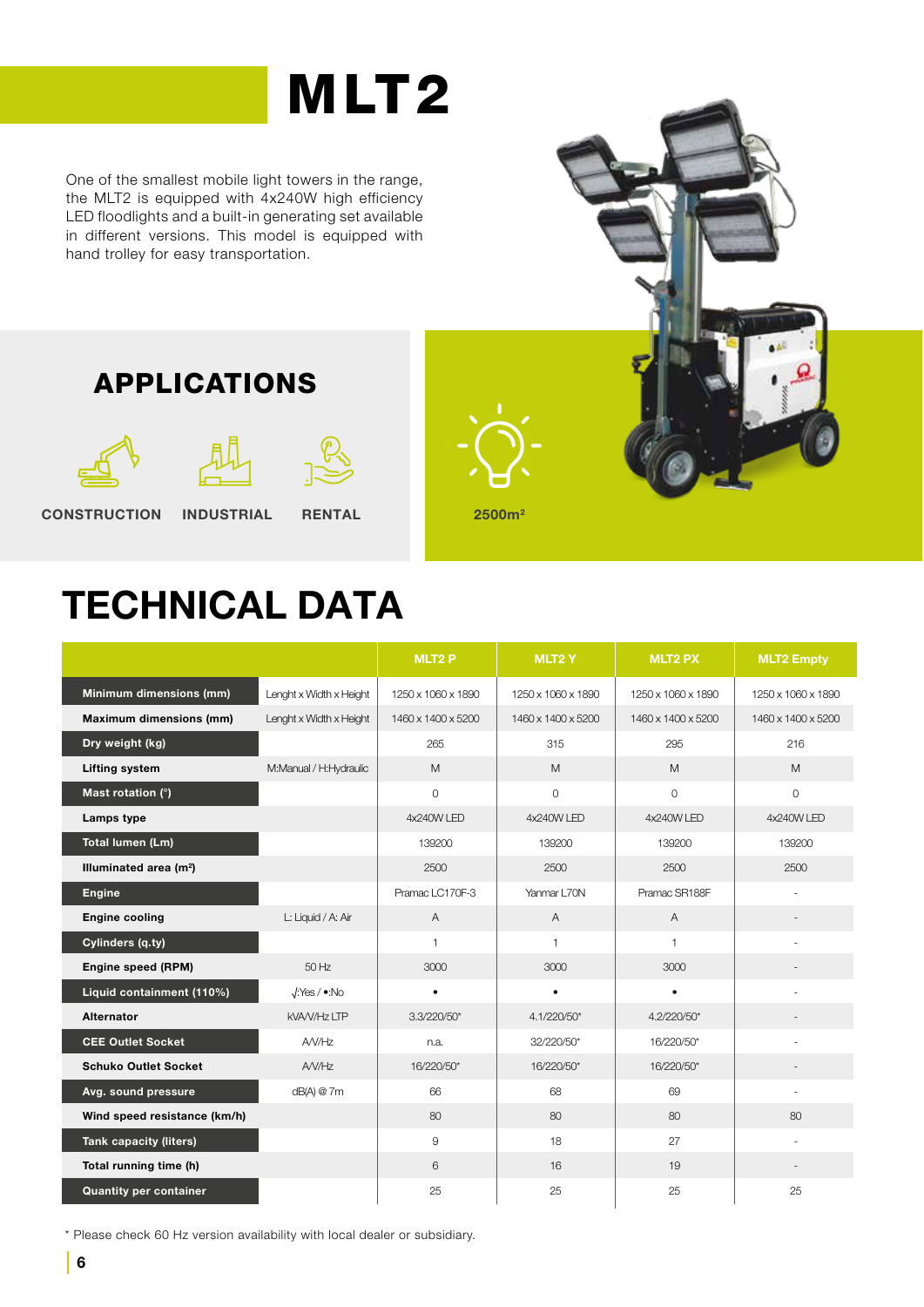# LSW8

The compact footprint and ease of use are two main features that make this light tower one of the top models in the range. High performance balanced with low cost have made the LSW8 become one of the best-seller models in the Pramc range.









CONSTRUCTION MINING



|                                    |                         | LSW8 - MH                                |
|------------------------------------|-------------------------|------------------------------------------|
| Minimum dimensions (mm)            | Lenght x Width x Height | 2650 x 1300 x 2460                       |
| Maximum dimensions (mm)            | Lenght x Width x Height | 2650 x 2460 x 8000                       |
| Dry weight (kg)                    |                         | 719                                      |
| <b>Lifting system</b>              | M:Manual / H:Hydraulic  | M                                        |
| Mast rotation (°)                  |                         | 340                                      |
| Lamps type                         |                         | 4x1000W Metal Halide                     |
| Total lumen (Lm)                   |                         | 360000                                   |
| Illuminated area (m <sup>2</sup> ) |                         | 4200                                     |
| <b>Engine</b>                      |                         | Kubota D1105                             |
| <b>Engine cooling</b>              | L: Liquid / A: Air      | L                                        |
| Cylinders (q.ty)                   |                         | 3                                        |
| Engine speed (RPM)                 | $50/60$ Hz              | 1500/1800                                |
| Liquid containment (110%)          | $J: Yes / \bullet : No$ | $\bullet$                                |
| Alternator                         | kVAV/Hz                 | 8/220/50 - 8/240/60                      |
| <b>Outlet Socket</b>               | kVAV/Hz                 | 3/220/50 - 3/240/60                      |
| Avg. sound pressure                | dB(A) @ 7m              | 68                                       |
| Wind speed resistance (km/h)       |                         | 110                                      |
| Tank capacity (liters)             |                         | 75                                       |
| Total running time (h)             |                         | 44                                       |
| <b>Quantity per container</b>      |                         | 14                                       |
| <b>Optional accessories</b>        |                         | Electric Winch, Certified Spark Arrestor |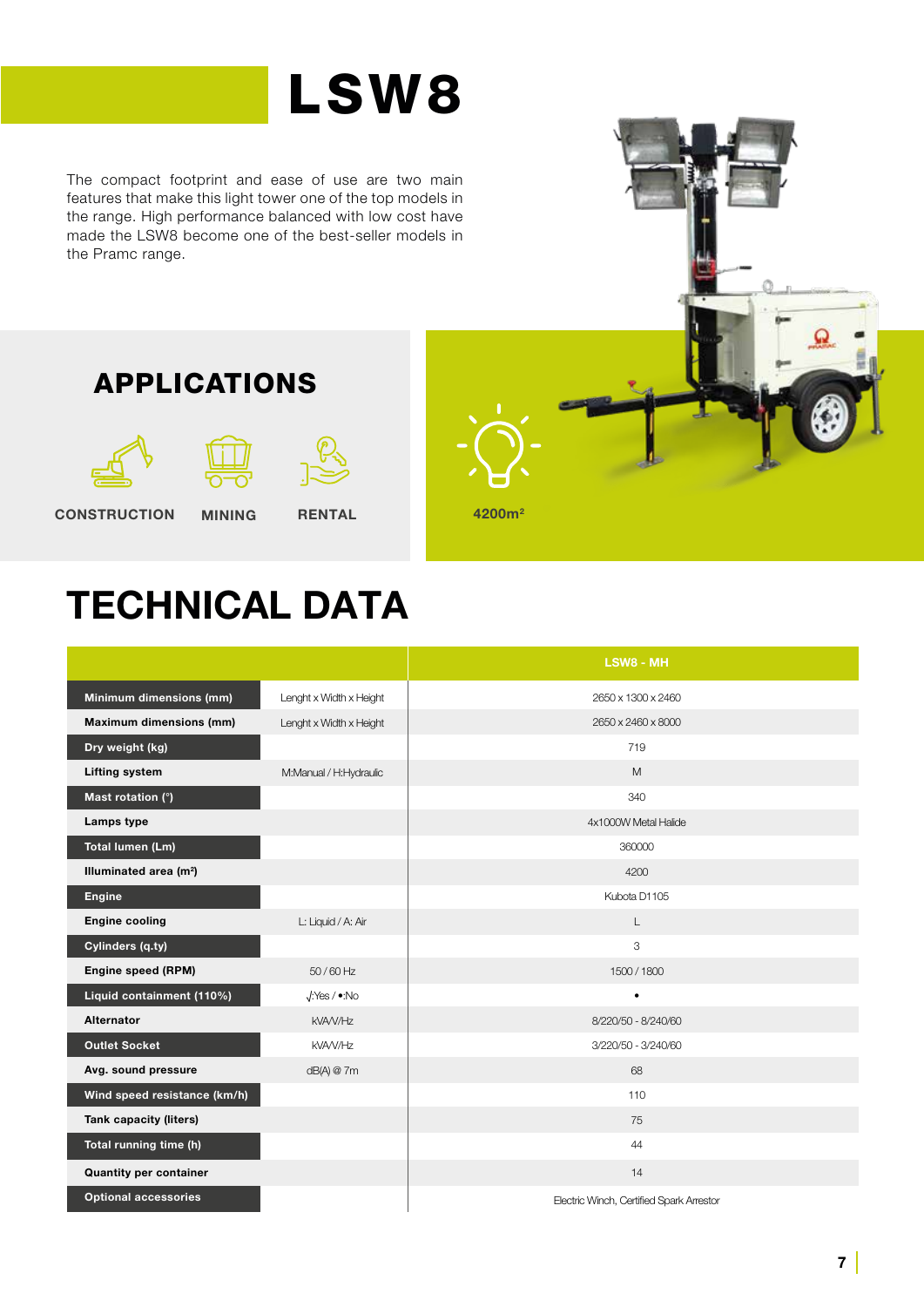# LSW3

The lighting power of high-efficiency LED floodlights meets a very narrow canopy design, evolving the new LSW3 into the most compact and eco-friendly light tower ever created! LSW3 will help you to skimp up to 75% of fuel and protect our environment with a reduction in carbon emissions up to 10 Ton per year, compared to a traditional light tower with metal halide lamps.

CONSTRUCTION MINING RENTAL 4500m<sup>2</sup>

## TECHNICAL DATA

**RENTAL** 

APPLICATIONS

|                                    |                         |                |                |  | LSW <sub>3</sub>        |  |             |  |
|------------------------------------|-------------------------|----------------|----------------|--|-------------------------|--|-------------|--|
| Minimum dimensions (mm)            | Lenght x Width x Height |                |                |  | 2480 x 1190 x 2450      |  |             |  |
| <b>Maximum dimensions (mm)</b>     | Lenght x Width x Height |                |                |  | 2480 x 2400 x 8000      |  |             |  |
| Dry weight (kg)                    |                         |                |                |  | 650                     |  |             |  |
| <b>Lifting system</b>              | M:Manual / H:Hydraulic  |                |                |  | M                       |  |             |  |
| Mast rotation (°)                  |                         |                |                |  | 340                     |  |             |  |
| Lamps type                         |                         |                |                |  | 4x320W LED              |  |             |  |
| Total lumen (Lm)                   |                         | 188000         |                |  |                         |  |             |  |
| Illuminated area (m <sup>2</sup> ) |                         |                |                |  | 4500                    |  |             |  |
| Engine models available            |                         | Yanmar L70N*   |                |  | Yanmar 2TNV70           |  | Kubota 7482 |  |
| <b>Engine cooling</b>              | L: Liquid / A: Air      |                | $\overline{A}$ |  | L                       |  | L           |  |
| Cylinders (q.ty)                   |                         | $\overline{1}$ |                |  | $\overline{c}$          |  | 2           |  |
| Engine speed (RPM)                 | $50/60$ Hz              |                | 3000 / 3600    |  | 1500 / 1800             |  | 1500 / 1800 |  |
| Liquid containment (110%)          | $J: Yes / \bullet : No$ |                |                |  | $\sqrt{2}$              |  |             |  |
| <b>Alternator</b>                  | kVA/V/Hz                |                |                |  | 3.5/220/50 - 4.5/240/60 |  |             |  |
| <b>Outlet Socket</b>               | kVA/V/Hz                |                |                |  | 2/220/50 - 2/240/60     |  |             |  |
| Avg. sound pressure                | dB(A) @ 7m              | 66             |                |  | 59                      |  | 59          |  |
| Wind speed resistance (km/h)       |                         |                |                |  | 80                      |  |             |  |
| Tank capacity (liters)             |                         |                |                |  | 120                     |  |             |  |
| Total running time (h)             |                         | 200            |                |  | 171                     |  | 171         |  |
| <b>Quantity per container</b>      |                         |                |                |  | 22                      |  |             |  |
| <b>Optional accessories</b>        |                         |                |                |  | Darkness sensor         |  |             |  |

\*Not globally available. Please check with local dealer or subsidiary.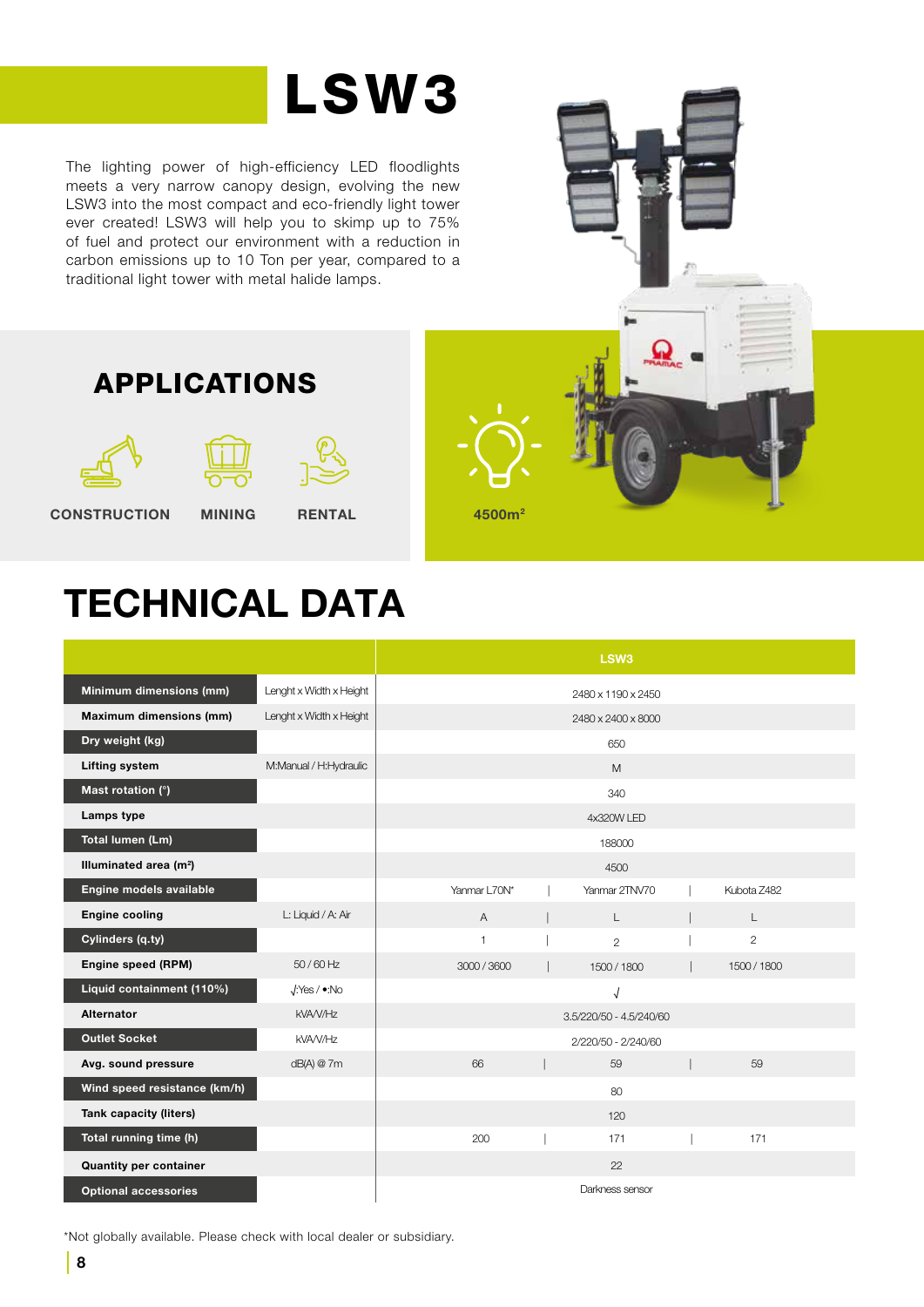# LQW5

LQW5 is a versatile solution thanks to its robust configuration and the low noise level, making this light tower suitable for a wide range of application fields: from events to construction sites. The compact design of LQW5 also guarantees an easier transportation on trucks.



APPLICATIONS







CONSTRUCTION ENTERTAINMENT RENTAL 4500m<sup>2</sup>

|                                    |                                | LQW <sub>5</sub>        |
|------------------------------------|--------------------------------|-------------------------|
| Minimum dimensions (mm)            | Lenght x Width x Height        | 1220 x 1150 x 2300      |
| Maximum dimensions (mm)            | Lenght x Width x Height        | 1790 x 1740 x 8400      |
| Dry weight (kg)                    |                                | 1070                    |
| <b>Lifting system</b>              | M:Manual / H:Hydraulic         | H                       |
| Mast rotation (°)                  |                                | 340                     |
| Lamps type                         |                                | 4x320W LED              |
| Total lumen (Lm)                   |                                | 188000                  |
| Illuminated area (m <sup>2</sup> ) |                                | 4500                    |
| <b>Engine</b>                      |                                | Yanmar 2TNV70           |
| <b>Engine cooling</b>              | L: Liquid / A: Air             | L                       |
| Cylinders (q.ty)                   |                                | $\mathbf{2}$            |
| Engine speed (RPM)                 | 50/60 Hz                       | 1500 / 1800             |
| Liquid containment (110%)          | $\sqrt{?}$ Yes / $\bullet$ :No | $\sqrt{2}$              |
| Alternator                         | kVA/V/Hz                       | 5/220/50 - 5/240/60     |
| <b>Outlet Socket</b>               | A/V/Hz                         | 2.5/220/50 - 2.5/240/60 |
| Inlet plug                         | dB(A) @ 7m                     | 16/220/50 - 16/240/60   |
| Avg. sound pressure                |                                | 58                      |
| Wind speed resistance (km/h)       |                                | 110                     |
| <b>Tank capacity (liters)</b>      |                                | 170                     |
| Total running time (h)             |                                | 243                     |
| <b>Quantity per container</b>      |                                | 18                      |
| <b>Optional accessories</b>        |                                | Darkness sensor         |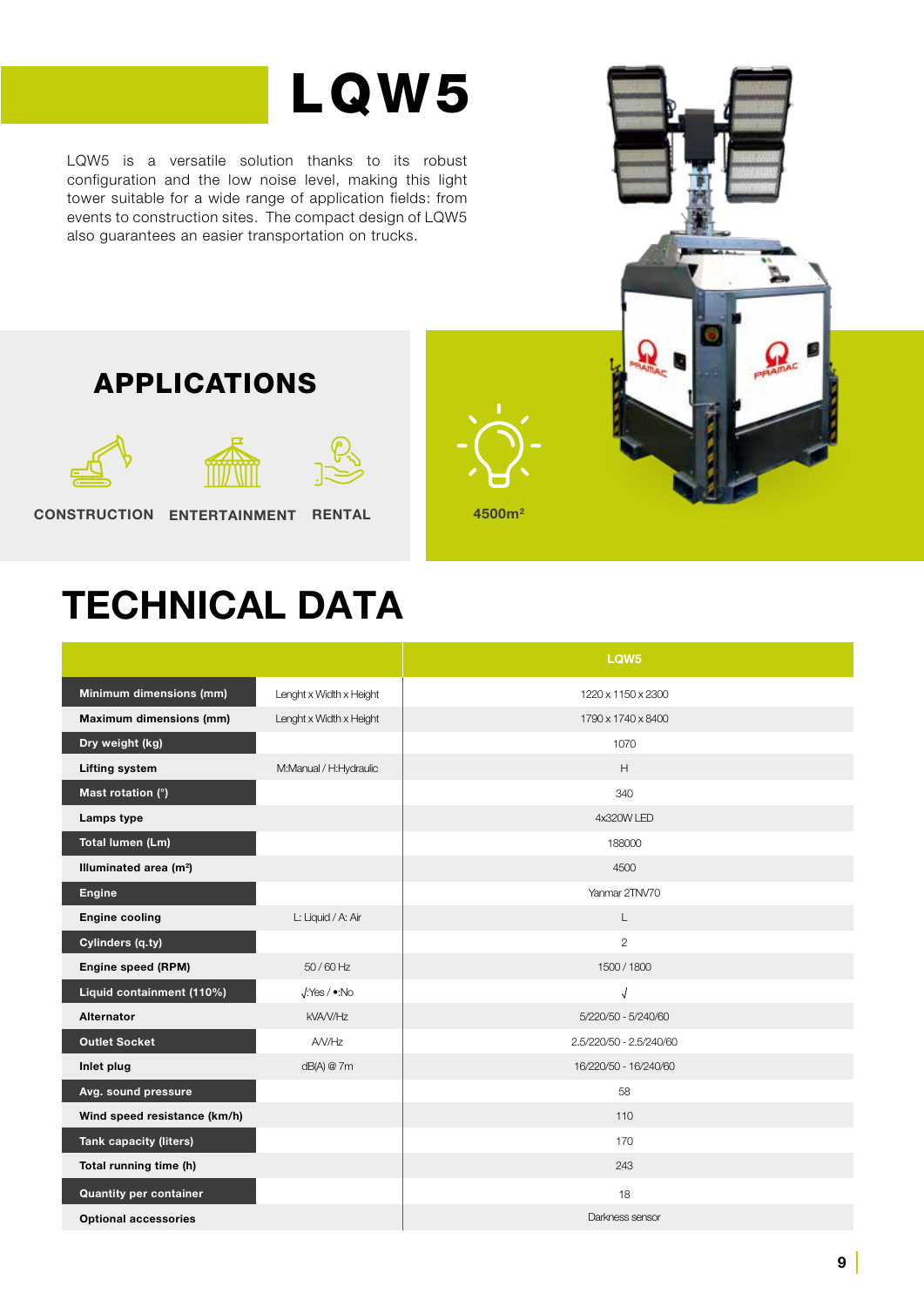# UST SUPPRESSIO

The Dust Suppression range is composed of three models which offer different levels of coverage and performance covered by the nebulized water mist. This units are suitable for a variety of applications such as demolition works, mining sites, waste dumps, aggregate production or recycling, environmental repairs and much more.

### 75 150 200 DSU



### PRODUCTION

The Dust Suppression line has originally been designed for suppressing dust during demolition works. The product range grows up soon until covering a lot of new application fields, such as mining sector, waste dumps, indoor demolition jobs, and environmental repairs.



### INNOVATION

Using an obsolete dust suppression system through a water hose, it was only possible to obtain water particles with a 1000 micron average diameter: these particles were not able to catch dust particles that have a 80 micron diameter instead. Moreover, the water flow passes through the dust cloud without covering it completely.

Today, using one of our Dust Suppression units, the nebulized water particles have a 50-150 micron diameter: they can easily combine themselves with dust particles with same dimensions and drag them to the ground. Moreover, nebulized water can completely cover the dust cloud.

# HOW IT WORKS



### MAIN FEATURES

- Reduced water consumption compared to traditional techniques
- Dust suppression more effective thanks to the nebulized water
- Automatic operation
- No formation of muddy surfaces
- Coverage across large working areas thanks to the rotation system

### MAIN APPLICATIONS



Also ideal for: concrete and aggregates production and recycling, environmental repairs, steel and slag treatment landfills, wood and aluminum processing.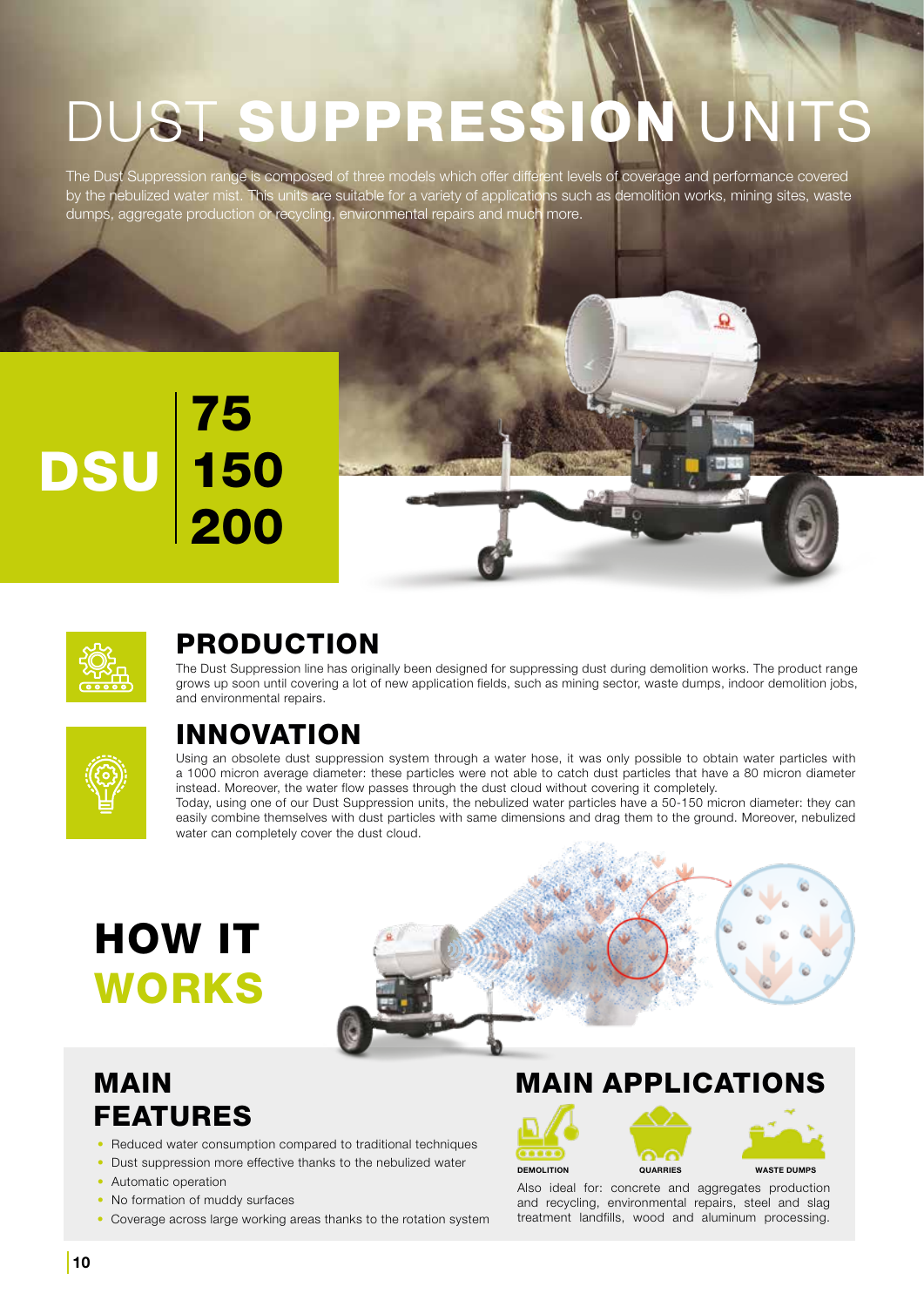### **STANDARD EQUIPMENT OPTIONS**

- INTEGRATED CONTROL PANEL
- PHASE INVERTER
- PUMP WITH PERIPHERAL IMPELLER
- FLOWMETER FOR PUMP PROTECTION
- PRESSURE GAUGE FOR OUTLET PRESSURE
- SPACING CONTROL PANEL

- REMOTE CONTROL
- HOMOLOGATED ADJUSTABLE ROAD TRAILER
- DOCUMENTS FOR ROAD REGISTRATION (EU)
- AUTOMATIC ROTATION SYSTEM
- ELECTRIC TILTING
- DOSING PUMP FOR CHEMICAL ADDITIVES
- WATER SUPPLY PUMP
- ARCTIC KIT
- SIDE FORKLIFT POCKETS (FOR LOW SPEED TRAILER ONLY)

 $\supseteq$ 

m

DSU 75 | DSU 150 | DSU 200

m

- DEDICATED COLOUR (RAL) (FOR SPRAY CANNON ONLY)
- BALL OR EYELET HITCH



٤

### MAXIMUM HORIZONTAL RANGE

|                                     |                         | <b>DSU 75</b>            | <b>DSU 150</b>           | <b>DSU 200</b>           |
|-------------------------------------|-------------------------|--------------------------|--------------------------|--------------------------|
| Electrical engine power (kW)        |                         | 7.5                      | 15                       | 20                       |
| Smaller generator required          |                         | Three-phase - 20 kW      | Three-phase - 35 kW      | Three-phase - 50 kW      |
| Max. horizontal range (m)           | Without wind            | $30 - 40$                | $40 - 50$                | $50 - 60$                |
| Max. vertical range (m)             | Without wind            | 16                       | 20                       | 24                       |
| Max. covered area (m <sup>2</sup> ) | With rotation on        | 4800                     | 7190                     | 10355                    |
| <b>Electrical connection</b>        | Inlet plug              | Three-phase - 32 A       | Three-phase - 32 A       | Three-phase - 63 A       |
| <b>Water connection</b>             | Available plugs         | UNI 45 / STORZ / CAMLOCK | UNI 45 / STORZ / CAMLOCK | UNI 45 / STORZ / CAMLOCK |
| Min. inlet pressure (bar)           |                         | $\mathbf{1}$             | $\mathbf{1}$             | $\mathbf{1}$             |
| Water consumption (L/min)           |                         | 52                       | 60                       | 70                       |
| Water inlet filter (µm)             |                         | 180                      | 180                      | 180                      |
| Working angle (°)                   |                         | 335                      | 335                      | 335                      |
| Tilting angle (°)                   |                         | $0 - 40$                 | $0 - 40$                 | $0 - 40$                 |
| <b>Dimensions (mm)</b>              | Length x Width x Height | 3300 x 1830 x 2180       | 3300 x 1830 x 2180       | 3300 x 1830 x 2180       |
| Weight (kg)                         |                         | 760                      | 810                      | 850                      |
| <b>Quantity per container</b>       |                         | 8                        | 8                        | 8                        |